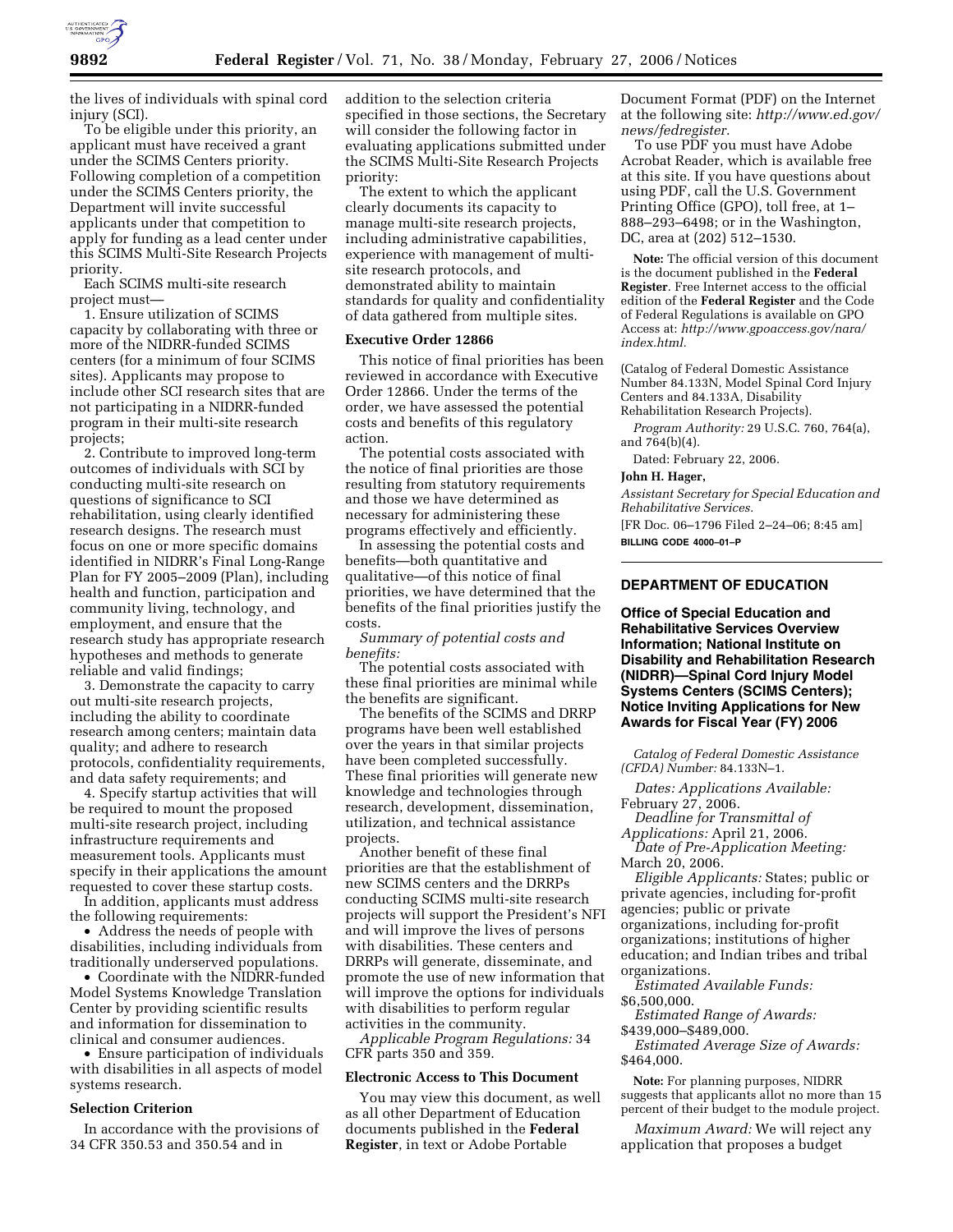exceeding \$489,000 for a single budget period of 12 months. The Assistant Secretary for Special Education and Rehabilitative Services may change the maximum amount through a notice published in the **Federal Register**.

**Note 1:** The maximum amount includes direct and indirect costs.

**Note 2:** SCIMS Centers will be funded at varying amounts up to the maximum award based on the numbers of subjects eligible for follow-up in the existing database. Existing centers with significantly larger numbers of subjects will receive higher funding within the specified range, as determined by NIDRR after the applicant is selected for funding.

Applicants should include in their budgets specific estimates of their costs for follow-up data collection. Funding will be determined individually for each successful applicant, up to the maximum allowed, based upon the documented workload associated with the follow-up data collection, the other costs of the grant, and the overall budgetary limits of the program.

*Estimated Number of Awards:* 14.

**Note:** The Department is not bound by any estimates in this notice.

*Project Period:* Up to 60 months.

### **Full Text of Announcement**

### **I. Funding Opportunity Description**

*Purpose of Program:* The purpose of this program is to provide assistance for demonstration projects that (a) provide comprehensive rehabilitation services to individuals with spinal cord injuries and (b) conduct spinal cord research, including clinical research and analysis of standardized data in collection with other related projects.

*Priority:* This priority is from the notice of final priorities for the SCIMS program and the Disability Rehabilitation Research Projects (DRRP) program, published elsewhere in this issue of the **Federal Register**.

*Absolute Priority:* For FY 2006 this priority is an absolute priority. Under 34 CFR 75.105(c)(3) we consider only applications that meet this priority.

This priority is: *SCIMS Centers.* 

The general and specific requirements for meeting this priority are in the notice of final priority for this program and the DRRP program, published elsewhere in this issue of the **Federal Register**.

**Note:** The Department will invite by letter successful applicants under the SCIMS Centers competition to apply for funding as a lead center under the SCIMS Multi-Site Research Projects priority established for the DRRP program and published elsewhere in this issue of the **Federal Register**. Under this priority, we anticipate funding two collaborative, multi-site research projects in SCI research, with an estimated available

funding level of \$1.8 million. In addition, \$2.66 million is available to support start-up activities associated with mounting these collaborative multi-site research projects.

*Program Authority:* 29 U.S.C. 760, 764(a), and 764(b)(4).

*Applicable Regulations:* (a) The Education Department General Administrative Regulations (EDGAR) in 34 CFR parts 74, 75, 77, 80, 81, 82, 84, 85, 86, and 97. (b) The regulations for this program in 34 CFR part 350. (c) The notice of final priorities for the SCIMS program and the DRRP program, published elsewhere in this issue of the **Federal Register**.

**Note:** The regulations in 34 CFR part 86 apply to institutions of higher education only.

## **II. Award Information**

*Type of Award:* Discretionary grants. *Estimated Available Funds:*  \$6,500,000.

*Estimated Range of Awards:*  \$439,000–\$489,000.

*Estimated Average Size of Awards:*  \$464,000.

**Note:** For planning purposes, NIDRR suggests that applicants allot no more than 15 percent of their budget to the module project.

*Maximum Award:* We will reject any application that proposes a budget exceeding \$489,000 for a single budget period of 12 months. The Assistant Secretary for Special Education and Rehabilitative Services may change the maximum amount through a notice published in the **Federal Register**.

**Note 1:** The maximum amount includes direct and indirect costs.

**Note 2:** SCIMS Centers will be funded at varying amounts up to the maximum award based on the numbers of subjects eligible for follow-up in the existing database. Existing centers with significantly larger numbers of subjects will receive higher funding within the specified range, as determined by NIDRR after the applicant is selected for funding.

Applicants should include in their budgets specific estimates of their costs for follow-up data collection. Funding will be determined individually for each successful applicant, up to the maximum allowed, based upon the documented workload associated with the follow-up data collection, the other costs of the grant, and the overall budgetary limits of the program.

#### *Estimated Number of Awards:* 14.

**Note:** The Department is not bound by any estimates in this notice.

*Project Period:* Up to 60 months.

#### **III. Eligibility Information**

1. *Eligible Applicants:* States; public or private agencies, including for-profit agencies; public or private organizations, including for-profit

organizations; institutions of higher education; and Indian tribes and tribal organizations.

2. *Cost Sharing or Matching:* This competition does not involve cost sharing or matching.

# **IV. Application and Submission Information**

1. *Address to Request Application Package:* You may obtain an application package via Internet or from the ED Publications Center (ED Pubs). To obtain a copy via Internet use the following address: *http://www.ed.gov/ fund/grant/apply/grantapps/index.html.* 

To obtain a copy from ED Pubs, write or call the following: ED Pubs, P.O. Box 1398, Jessup, MD 20794–1398. Telephone (toll free): 1–877–433–7827. FAX: (301) 470–1244. If you use a telecommunications device for the deaf (TDD), you may call (toll free): 1–877– 576–7734.

You may also contact ED Pubs at its Web site: *http://www.ed.gov/pubs/ edpubs.html* or you may contact ED Pubs at its e-mail address: *edpubs@inet.ed.gov.* 

If you request an application from ED Pubs, be sure to identify this competition as follows: CFDA Number 84.133N.

Individuals with disabilities may obtain a copy of the application package in an alternative format (e.g., Braille, large print, audiotape, or computer diskette) by contacting the program contact person listed under *For Further Information Contact* in section VII of this notice.

2. *Content and Form of Application Submission:* Requirements concerning the content of an application, together with the forms you must submit, are in the application package for this competition.

Page Limit: The application narrative (Part III of the application) is where you, the applicant, address the selection criteria that reviewers use to evaluate your application. We recommend that you limit Part III to the equivalent of no more than 125 pages, using the following standards:

• A ''page'' is 8.5″ × 11″, on one side only, with 1″ margins at the top, bottom, and both sides.

• Double space (no more than three lines per vertical inch) all text in the application narrative, including titles, headings, footnotes, quotations, references, and captions, as well as all text in charts, tables, figures, and graphs.

• Use a font that is either 12 point or larger or no smaller than 10 pitch (characters per inch).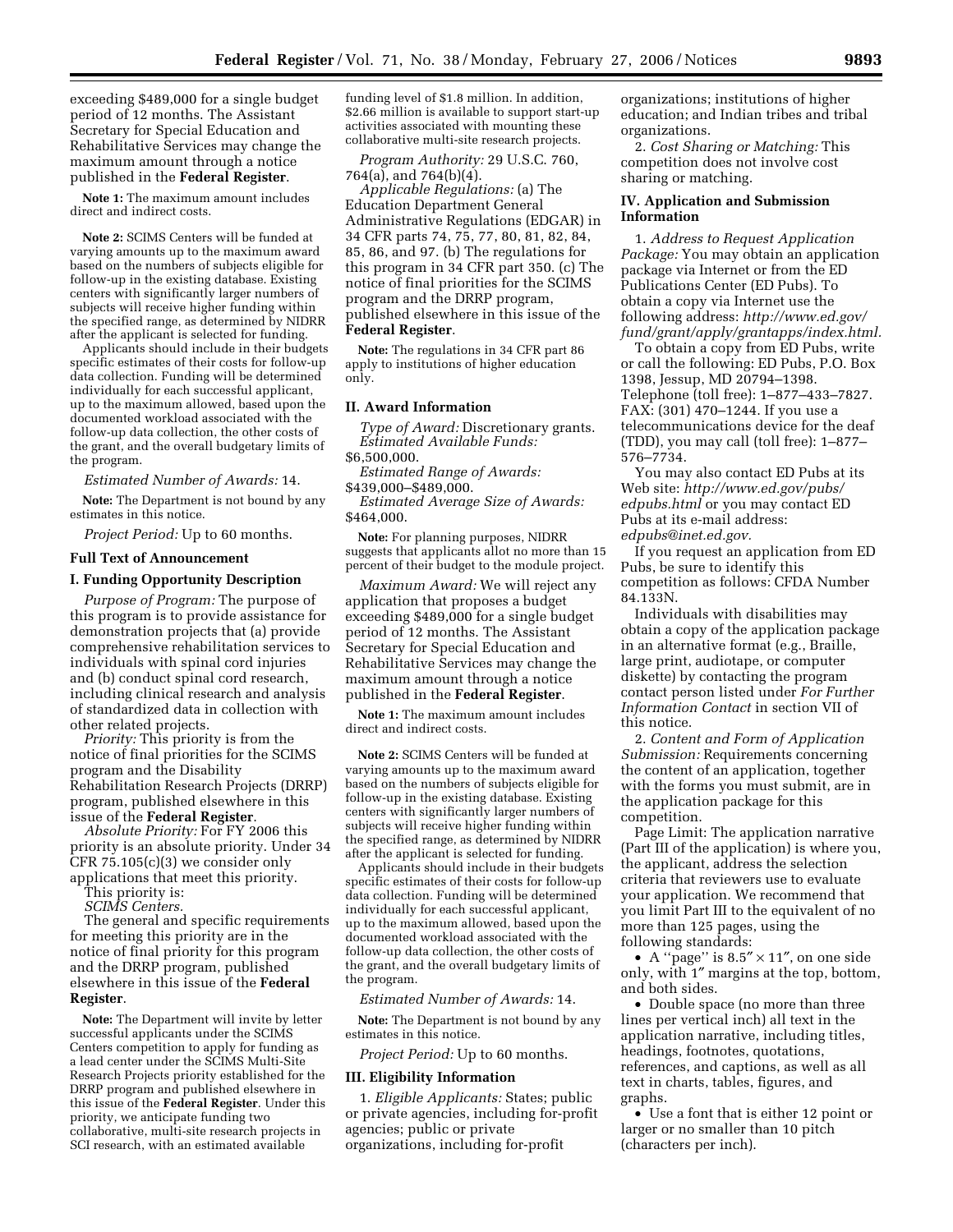The suggested page limit does not apply to Part I, the cover sheet; Part II, the budget section, including the narrative budget justification; Part IV, the assurances and certifications; or the one-page abstract, the resumes, the bibliography, or the letters of support. However, you must include all of the application narrative in Part III.

The application package will provide instructions for completing all components to be included in the application. Each application must include a cover sheet (ED Standard Form 424); budget requirements (ED Form 524) and narrative justification, which also includes a detailed budget for research projects and data collection; other required forms; an abstract, Human Subjects narrative, Part III narrative; resumes of staff; and other related materials, if applicable.

3. *Submission Dates and Times:*  Applications Available: February 27, 2006.

*Deadline for Transmittal of Applications:* April 21, 2006.

*Pre-Application Meeting:* Interested parties are invited to participate in a pre-application meeting to discuss the funding priority and to receive information and technical assistance through individual consultation. The pre-application meeting will be held on March 20, 2006. Interested parties may participate in this meeting either by conference call or in person at the U.S. Department of Education, Office of Special Education and Rehabilitative Services, Potomac Center Plaza, room 6075, 550 12th Street, SW., Washington, DC between 10 a.m. and 12 noon. After the meeting, NIDRR staff also will be available from 1:30 p.m. to 4 p.m. on that same day to provide information and technical assistance through individual consultation. For further information or to make arrangements to attend either in person or by conference call, or for an individual consultation, contact Donna Nangle, U.S. Department of Education, Potomac Center Plaza, room 6030, 550 12th Street, SW., Washington, DC 20202. Telephone (202) 245–7462 or by e-mail: *donna.nangle@ed.gov.* 

# *Assistance to Individuals With Disabilities at the Pre-Application Meeting*

The meeting site is accessible to individuals with disabilities, and a sign language interpreter will be available. If you will need an auxiliary aid or service other than a sign language interpreter in order to participate in the meeting (*e.g.*, other interpreting service such as oral, cued speech, or tactile interpreter; assistive listening device; or materials in

alternate format), notify the contact person listed in this notice at least two weeks before the scheduled meeting date. Although we will attempt to meet a request we receive after this date, we may not be able to make available the requested auxiliary aid or service because of insufficient time to arrange it.

Applications for grants under this competition may be submitted electronically using the Grants.gov Apply site (Grants.gov), or in paper format by mail or hand delivery. For information (including dates and times) about how to submit your application electronically, or by mail or hand delivery, please refer to section IV. 6 *Other Submission Requirements* in this notice.

We do not consider an application that does not comply with the deadline requirements.

4. *Intergovernmental Review:* This program is not subject to Executive Order 12372 and the regulations in 34 CFR part 79.

5. *Funding Restrictions:* We reference regulations outlining funding restrictions in the *Applicable Regulations* section of this notice.

6. *Other Submission Requirements:*  Applications for grants under this competition may be submitted electronically or in paper format by mail or hand delivery.

a. *Electronic Submission of Applications.* 

We have been accepting applications electronically through the Department's e-Application system since FY 2000. In order to expand on those efforts and comply with the President's Management Agenda, we are continuing to participate as a partner in the new government wide Grants.gov Apply site in FY 2006. Spinal Cord Injury Model System Centers—CFDA Number 84.133N–1 is one of the programs included in this project. We request your participation in Grants.gov.

If you choose to submit your application electronically, you must use the Grants.gov Apply site at *http:// www.Grants.gov.* Through this site, you will be able to download a copy of the application package, complete it offline, and then upload and submit your application. You may not e-mail an electronic copy of a grant application to us.

You may access the electronic grant application for Spinal Cord Injury Model Systems Centers, 84.133N–1 at: *http://www.grants.gov.* You must search for the downloadable application package for this program by the CFDA number. Do not include the CFDA number's alpha suffix in your search.

Please note the following:

• Your participation in Grants.gov is voluntary.

• When you enter the Grants.gov site, you will find information about submitting an application electronically through the site, as well as the hours of operation.

• Applications received by Grants.gov are time and date stamped. Your application must be fully uploaded and submitted, and must be date/time stamped by the Grants.gov system no later than 4:30 p.m., Washington, DC time, on the application deadline date. Except as otherwise noted in this section, we will not consider your application if it is date/time stamped by the Grants.gov system later than 4:30 p.m., Washington, DC time, on the application deadline date. When we retrieve your application from Grants.gov, we will notify you if we are rejecting your application because it was date/time stamped by the Grants.gov system after 4:30 p.m., Washington, DC time, on the application deadline date.

• The amount of time it can take to upload an application will vary depending on a variety of factors including the size of the application and the speed of your Internet connection. Therefore, we strongly recommend that you do not wait until the application deadline date to begin the application process through Grants.gov.

• You should review and follow the Education Submission Procedures for submitting an application through Grants.gov that are included in the application package for this competition to ensure that you submit your application in a timely manner to the Grants.gov system. You can also find the Education Submission Procedures pertaining to Grants.gov at *http://e-Grants.ed.gov/help/* 

*GrantsgovSubmissionProcedures.pdf*.

• To submit your application via Grants.gov, you must complete all of the steps in the Grants.gov registration process (see *http://www.Grants.gov/ GetStarted*). These steps include (1) registering your organization, (2) registering yourself as an Authorized Organization Representative (AOR), and (3) getting authorized as an AOR by your organization. Details on these steps are outlined in the Grants.gov 3-Step Registration Guide (see *http:// www.grants.gov/assets/ GrantsgovCoBrandBrochure8X11.pdf*). You also must provide on your application the same D–U–N–S Number used with this registration. Please note that the registration process may take five or more business days to complete, and you must have completed all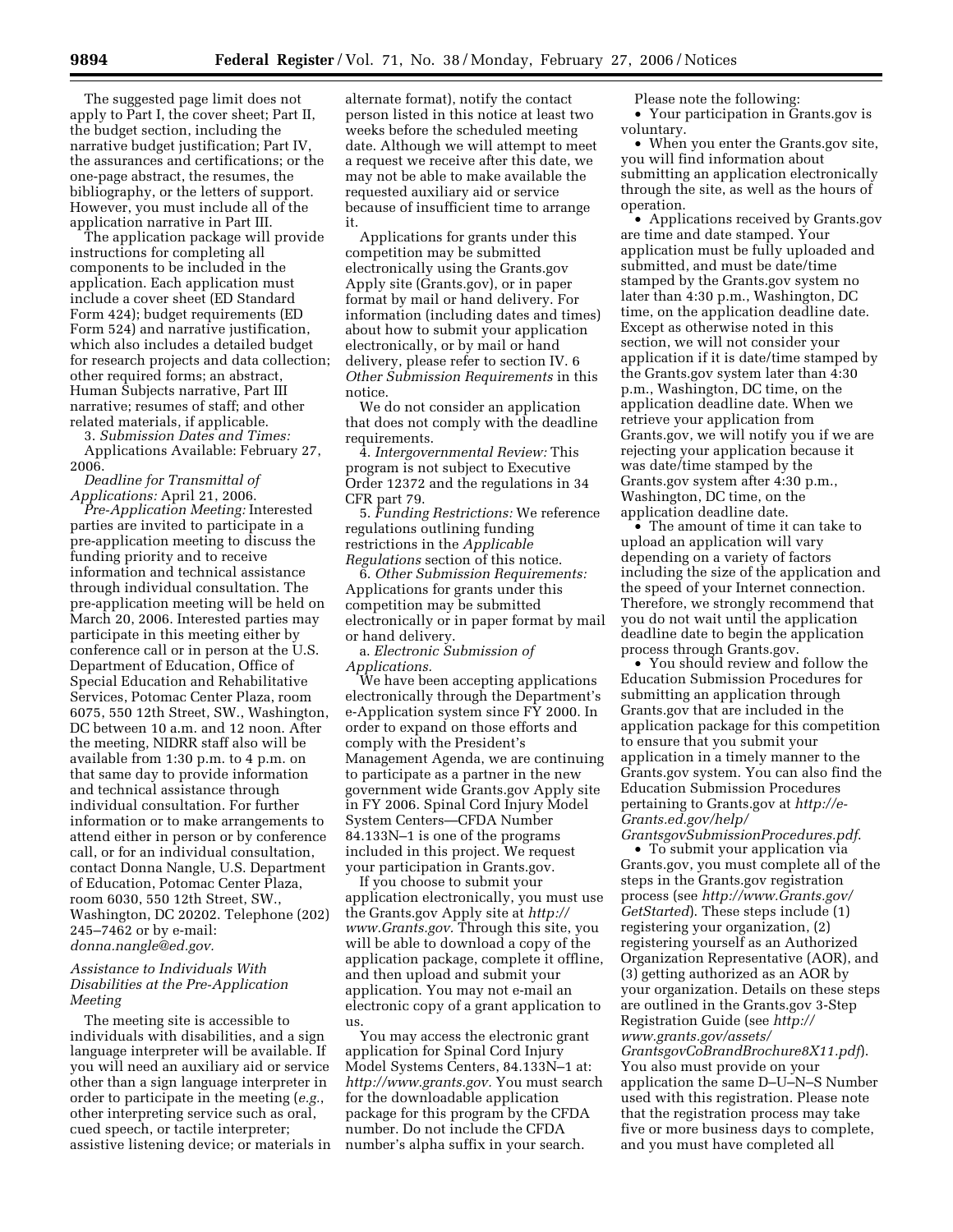registration steps to allow you to successfully submit an application via Grants.gov.

• You will not receive additional point value because you submit your application in electronic format, nor will we penalize you if you submit your application in paper format.

• You may submit all documents electronically, including all information typically included on the Application for Federal Education Assistance (ED 424), Budget Information—Non-Construction Programs (ED 524), and all necessary assurances and certifications. If you choose to submit your application electronically, you must attach any narrative sections of your application as files in a .DOC (document), .RTF (rich text), or .PDF (Portable Document) format. If you upload a file type other than the three file types specified above or submit a password protected file, we will not review that material.

• Your electronic application must comply with any page limit requirements described in this notice.

• After you electronically submit your application, you will receive an automatic acknowledgment from Grants.gov that contains a Grants.gov tracking number. The Department will retrieve your application from Grants.gov and send you a second confirmation by e-mail that will include a PR/Award number (an ED-specified identifying number unique to your application).

• We may request that you provide us original signatures on forms at a later date.

# *Application Deadline Date Extension in Case of System Unavailability*

If you are prevented from electronically submitting your application on the application deadline date because of technical problems with the Grants.gov system, we will grant you an extension until 4:30 p.m., Washington, DC time, the following business day to enable you to transmit your application electronically, or by hand delivery. You also may mail your application by following the mailing instructions as described elsewhere in this notice. If you submit an application after 4:30 p.m., Washington, DC time, on the deadline date, please contact the person listed elsewhere in this notice under **FOR FURTHER INFORMATION**

**CONTACT**, and provide an explanation of the technical problem you experienced with Grants.gov, along with the Grants.gov Support Desk Case Number (if available). We will accept your application if we can confirm that a technical problem occurred with the Grants.gov system and that that problem affected your ability to submit your application by 4:30 p.m., Washington, DC time, on the application deadline date. The Department will contact you after a determination is made on whether your application will be accepted.

**Note:** Extensions referred to in this section apply only to the unavailability of or technical problems with the Grants.gov system. We will not grant you an extension if you failed to fully register to submit your application to Grants.gov before the deadline date and time or if the technical problem you experienced is unrelated to the Grants.gov system.

b. *Submission of Paper Applications by Mail.* 

If you submit your application in paper format by mail (through the U.S. Postal Service or a commercial carrier), you must mail the original and two copies of your application, on or before the application deadline date, to the Department at the applicable following address:

*By mail through the U.S. Postal Service:* U.S. Department of Education, Application Control Center, Attention: (CFDA Number 84.133N–1), 400 Maryland Avenue, SW., Washington, DC 20202–4260 or

*By mail through a commercial carrier:*  U.S. Department of Education, Application Control Center—Stop 4260, Attention: (CFDA Number 84.133N–1), 7100 Old Landover Road, Landover, MD 20785–1506.

Regardless of which address you use, you must show proof of mailing consisting of one of the following:

(1) A legibly dated U.S. Postal Service postmark,

(2) A legible mail receipt with the date of mailing stamped by the U.S. Postal Service,

(3) A dated shipping label, invoice, or receipt from a commercial carrier, or

(4) Any other proof of mailing acceptable to the Secretary of the U.S. Department of Education.

If you mail your application through the U.S. Postal Service, we do not accept either of the following as proof of mailing:

(1) A private metered postmark, or (2) A mail receipt that is not dated by

the U.S. Postal Service. If your application is postmarked after the application deadline date, we will not consider your application.

**Note:** The U.S. Postal Service does not uniformly provide a dated postmark. Before relying on this method, you should check with your local post office.

c. *Submission of Paper Applications by Hand Delivery.* 

If you submit your application in paper format by hand delivery, you (or a courier service) must deliver the original and two copies of your application by hand, on or before the application deadline date, to the Department at the following address: U.S. Department of Education, Application Control Center, Attention: (CFDA Number 84.133N–1), 550 12th Street, SW., Room 7041, Potomac Center Plaza, Washington, DC 20202–4260.

The Application Control Center accepts hand deliveries daily between 8 a.m. and 4:30 p.m., Washington, DC time, except Saturdays, Sundays and Federal holidays.

*Note for Mail or Hand Delivery of Paper Applications:* If you mail or hand deliver your application to the Department:

(1) You must indicate on the envelope and—if not provided by the Department—in Item 4 of the Application for Federal Education Assistance (ED 424) the CFDA number—and suffix letter, if any—of the competition under which you are submitting your application.

(2) The Application Control Center will mail a grant application receipt acknowledgment to you. If you do not receive the grant application receipt acknowledgment within 15 business days from the application deadline date, you should call the U.S. Department of Education Application Control Center at (202) 245–6288.

#### **V. Application Review Information**

*Selection Criteria:* The selection criteria for this competition are from 34 CFR 75.210 of EDGAR and 34 CFR 350.54 and are listed in the application package.

The Secretary is interested in hypothesis-driven research and development projects. To address this interest it is expected that applicants will articulate goals, objectives, and expected outcomes for the proposed research and development activities. It is critical that proposals describe expected public benefits, especially benefits for individuals with disabilities, and propose projects that are optimally designed to demonstrate outcomes that are consistent with the proposed goals. Applicants are encouraged to include information describing how they will measure outcomes, including the indicators that will represent the end-result, the mechanisms that will be used to evaluate outcomes associated with specific problems or issues, and how the proposed activities will support new intervention approaches and strategies, including a discussion of measures of effectiveness. Submission of this information is voluntary except where